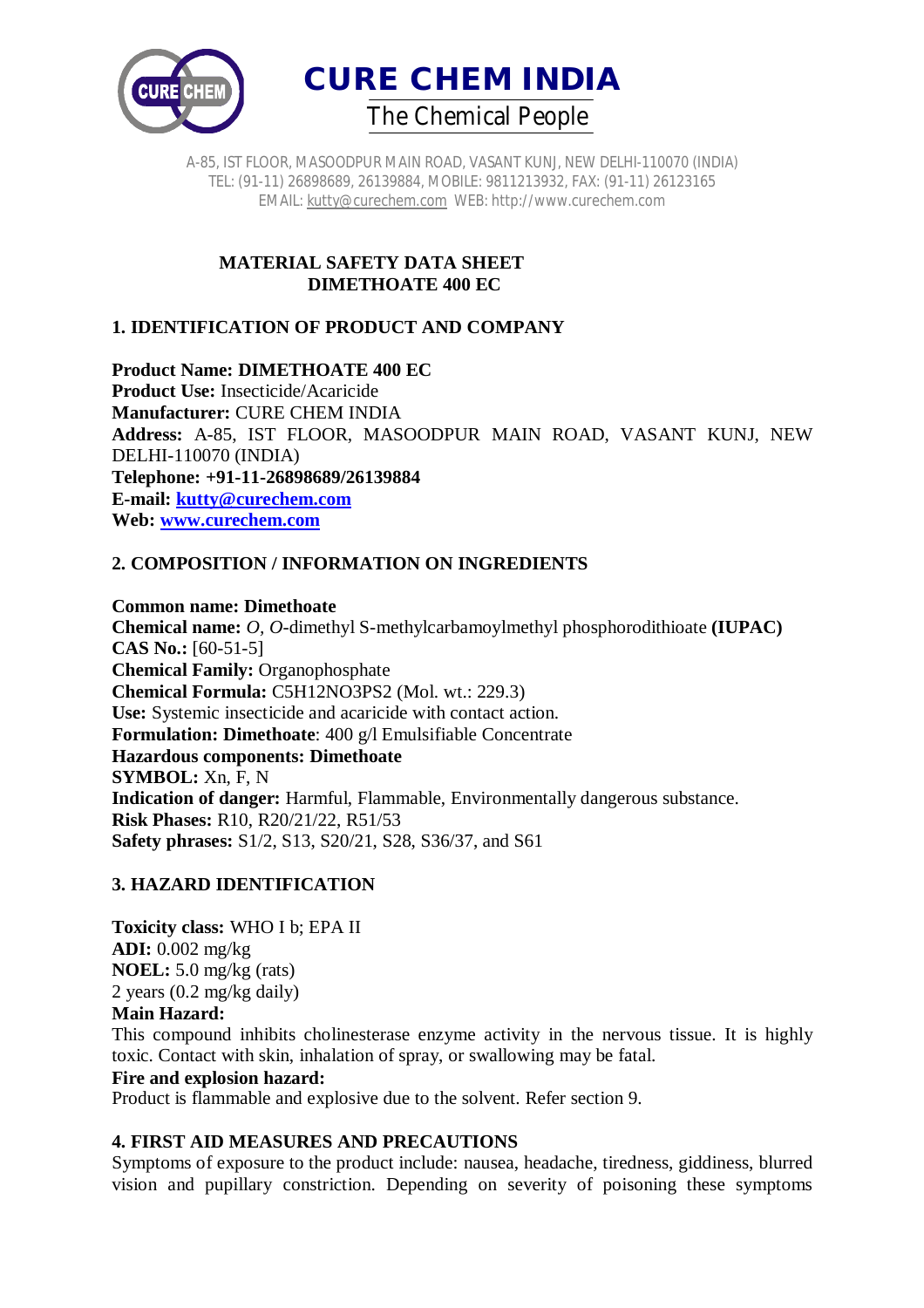

A-85, IST FLOOR, MASOODPUR MAIN ROAD, VASANT KUNJ, NEW DELHI-110070 (INDIA) TEL: (91-11) 26898689, 26139884, MOBILE: 9811213932, FAX: (91-11) 26123165 EMAIL: kutty@curechem.com WEB: http://www.curechem.com

become worse with the onset of vomiting, abdominal pain, diarrhoea, sweating and salivation. Confusion, ataxia, slurred speech, loss of reflexes are some of the central nervous system effects that may lead to misdiagnosis of acute alcoholism.

## **OVEREXPOSURE EFFECTS:**

After **inhalation of vapours or aerosols** effects appear within minutes: ocular and respiratory effects generally appear first. These include marked meiosis, ocular pain, conjunctival congestion, diminished vision, ciliary spasm and brow ache. With **acute systemic absorption**, meiosis may not be evident due to systemic absorption; meiosis may not be evident due to sympathetic discharge in response to the hypertension. In addition to rhinorrhea and hyperemia of the upper respiratory tract, respiratory effects consist of "tightness" in the chest and wheezing respiration caused by the combination of bronchoconstriction and increased bronchial secretion.

Gastrointestinal symptoms occur earliest after ingestion and include anorexia, nausea and vomiting, abdominal cramps, and diarrhoea.

With **percutaneous absorption** of liquid, localized sweating and muscular fasciculation in the immediate vicinity are generally the earliest manifestations.

**Severe intoxication** is manifested by extreme salivation, involuntary defecation and urination, sweating, lacrimation, penile erection, bradycardia and hypotension.

The airway should be kept clear to maintain respiration, particularly when the patient is unconscious or has vomited. The mouth and pharynx should be cleared and denatures removed. The jaw should be supported and the patient placed in a face down position with the head down and turned to one side, with the tongue drawn forward.

First aid should include, if necessary, mouth-to-nose respiration, cardiac massage and avoidance of injury in patients with trauma.

Remove source of contamination or move victim to fresh air. The affected person must be kept warm and at rest. Supply oxygen if necessary. Treat symptomatically and supportively. **Seek medical advice immediately.**

#### **Skin contact:**

Remove contaminated clothing, shoes and leather goods. Gently wipe of excess chemical. Wash skin gently and thoroughly with water and non-abrasive soap. Seek medical advice if necessary. Persons who become sensitised may require specialised medical management with anti-inflammatory agents.

#### **Eye contact:**

Immediately flush eyes with gently flowing cold water or saline solution for 20 minutes, holding the eyelid(s) open.

### **Seek medical attention immediately**.

#### **Ingestion:**

Have victim rinse mouth thoroughly with water. Do not induce vomiting, due to the aromatic solvent. **Seek medical advice immediately.**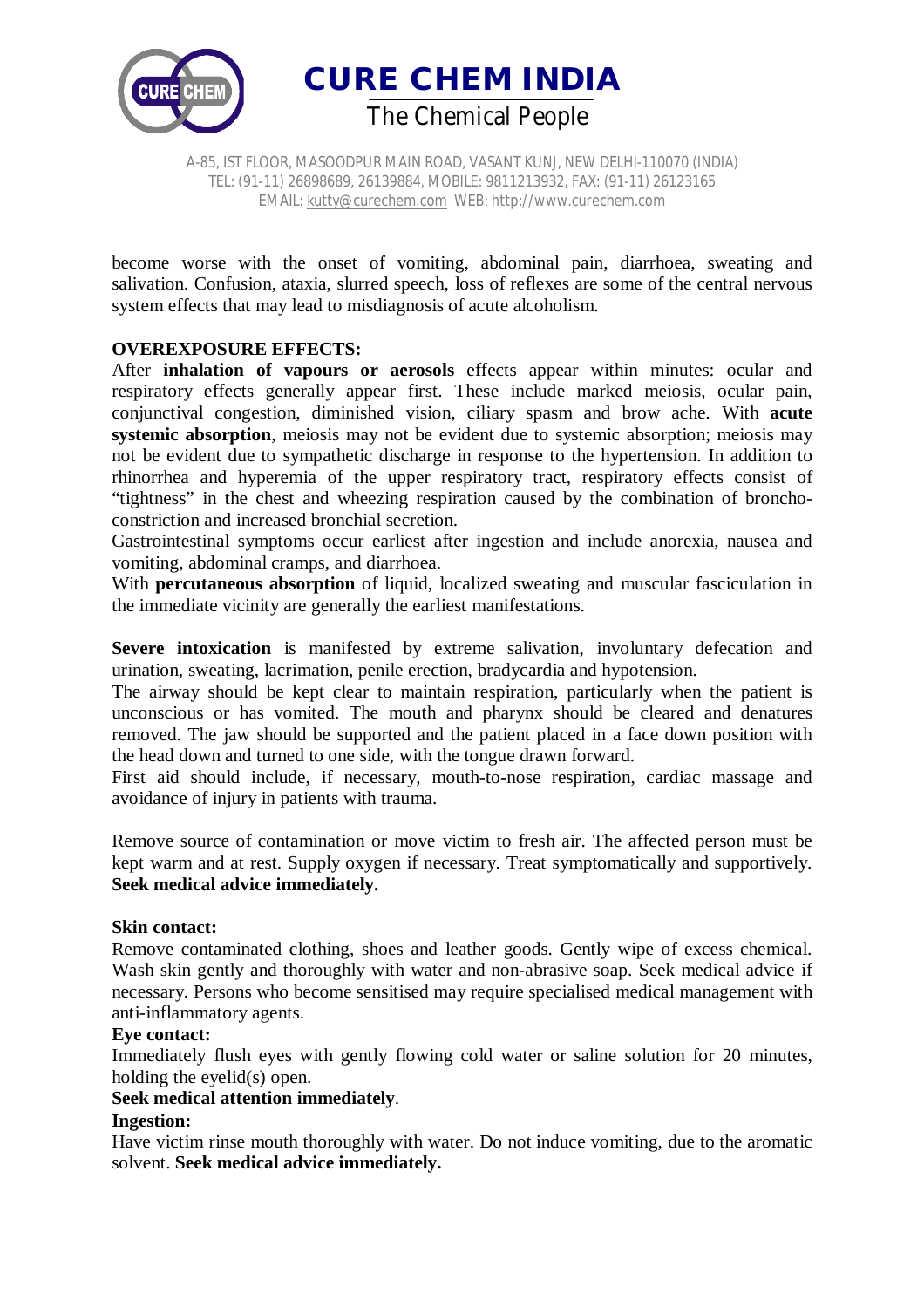

A-85, IST FLOOR, MASOODPUR MAIN ROAD, VASANT KUNJ, NEW DELHI-110070 (INDIA) TEL: (91-11) 26898689, 26139884, MOBILE: 9811213932, FAX: (91-11) 26123165 EMAIL: kutty@curechem.com WEB: http://www.curechem.com

## **Advice to physician:**

Atropine must be administrated as early as possible and could save lives, if given in time and in an adequate dosage. Patients with organophosphate poisoning require amounts of atropine far in excess of doses usually employed in medical practice. The therapeutic objective is to achieve atropinisation, as evidenced by dilation of the pupils, drying secretion, pulse rate of over 120 per minute and flushing skin. To prevent gastrointestinal absorption in unconscious that have swallowed this product, perform stomach lavage using bicarbonate solution and activated charcoal.

In less severe cases begin with 2 mg atropine intravenously for adults or 0.05 mg atropine/kg body weight intravenously for children under 12 years of age and repeat administration of the drug at 15 to 30 minutes intervals.

In **severe cases** a total atropine dose of 20 to 80 mg in the first hour may be necessary, with repeated drug administration at 3 to 10 minute intervals. When signs of atropinisation appear, the dose and frequency of administration should be reduced to a schedule that will maintain full atropinisation for at least 24 hours. Over dosage with atropine is rarely serious, but under dosage may be fatal in poisoning with organophosphorous compounds.

In any severe progressive case of poisoning a cholinesterase reactivator e.g. pralidoxine (2PAM), if available, should be administered, preferably within 8 hours after intoxication. An average dose is 1 g for an adult (up to 50 mg/kg for children), usually given half as a single intramuscular or intravenous injection and the other half as an intravenous infusion with glucose and or saline.

In severe cases this treatment may be repeated in 1 to 2 hours, then at 10 to 12 hour intervals if needed, but not beyond 24 hours, or 48 hours at the most. Pralidoxime should be administered very slowly. If respiration is depressed during or after pralidoxime injection, pulmonary ventilation should be assisted mechanically.

Toxogonin is a more recent cholinesterase reactivator. It can be administrated instead of 2PAM at a dose of 250 mg intramuscularly for adults (4 to 8 mg/kg for children) and, if necessary, repeated after 1 to 2 hours. Diazepam should be included in the therapy of severe cases and whenever convulsions appear. Doses of 5 to 10 mg for adults (2 to 5 mg for children) can be administered intravenously or subcutaneously or per rectum, and repeated as required.

## **IMPORTANT**

Because of their respiratory-depressant effects, morphine and similar drugs are contraindicated for patients poisoned with organophosphorous compounds. Avoid amino glycosides and succinylcholine, which have a blocking effect on the neuromuscular junction. Phenothiazines, reserpine and theophylline are contraindicated in organophosphorous poisoning.

## **5. FIRE FIGHTING MEASURES**

**Extinguishing agents:**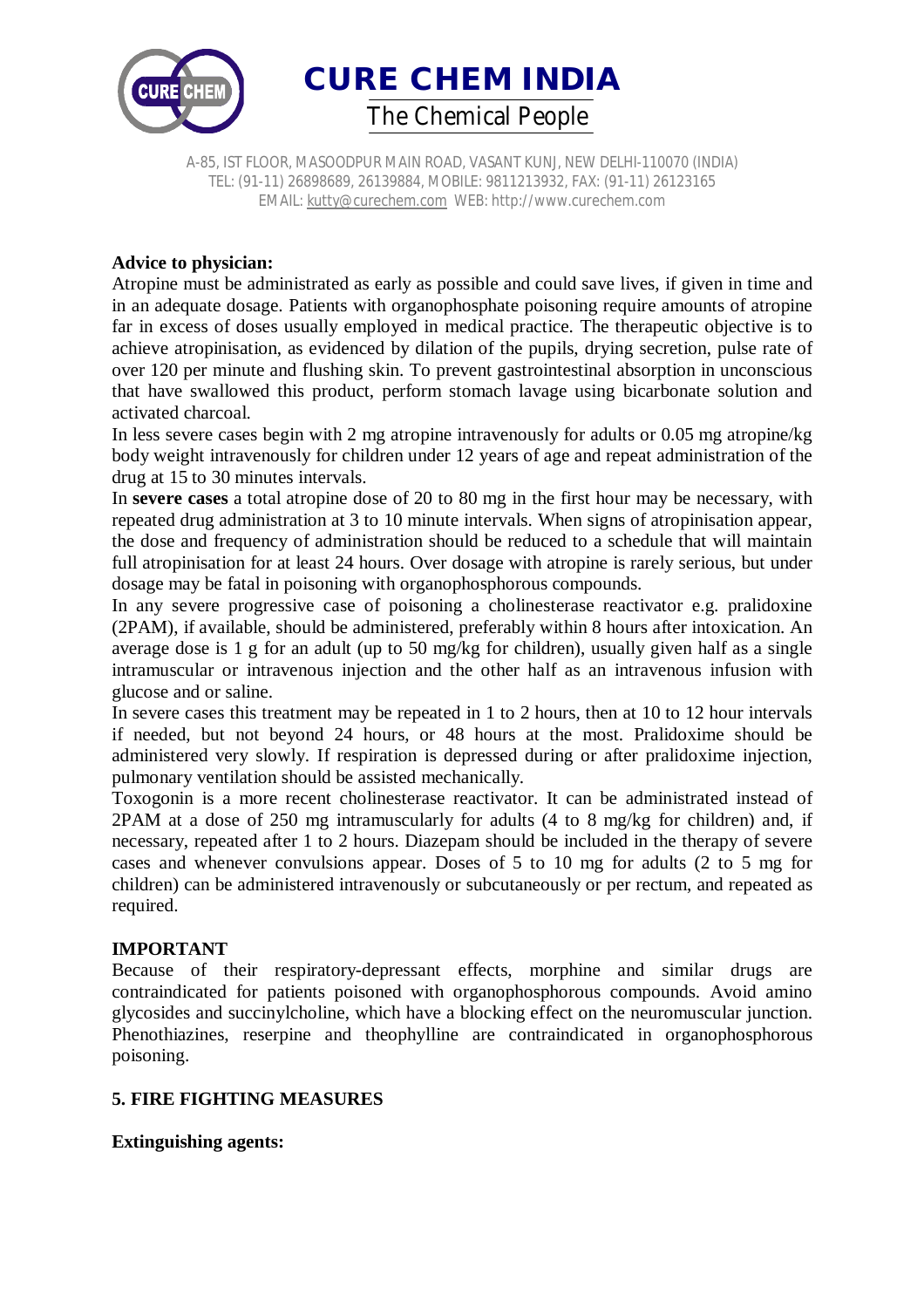

A-85, IST FLOOR, MASOODPUR MAIN ROAD, VASANT KUNJ, NEW DELHI-110070 (INDIA) TEL: (91-11) 26898689, 26139884, MOBILE: 9811213932, FAX: (91-11) 26123165 EMAIL: kutty@curechem.com WEB: http://www.curechem.com

Extinguish small fires with carbon dioxide, dry powder, or alcohol-resistant foam. Water spray can be used for cooling of unaffected stock, but avoid water coming in contact with the product. Contain water used for fire-fighting for later disposal.

Avoid the accumulation of polluted run-off from the site.

## **Fire fighting:**

Remove spectators from surrounding area. Remove container from fire area if possible. Fight fire from maximum distance. For massive fire, use unmanned hose holder or monitor nozzles. Contain fire control agents for later disposal. Use a recommended extinguishing agent for the type of surrounding fire. Water can be used to cool unaffected containers but must be contained for later disposal. Avoid inhaling hazardous vapours. Keep upwind.

## **Special Hazards:**

Fire may produce irritating or poisonous mists (hydrogen sulphide, carbon oxides and sulfur oxides) or other products of combustion.

### **Personal protective equipment:**

Fire-fighters and others that may be exposed should wear full protective clothing and selfcontained breathing apparatus.

## **6. ACCIDENTAL RELEASE MEASURES (SPILLAGE)**

### **Personal precautions:**

Do not inhale fumes. Ventilate area of spill or leak, especially confined areas. Avoid contact with skin, eyes or clothes. For personal protection see Section 8.

### **Environmental precautions:**

Do not allow entering drains or watercourses. When the product contaminates public waters, inform appropriate authorities immediately in accordance with local regulations.

### **Occupational spill:**

For **small spills**, soak up sand or suitable non-combustible absorbent material, place into containers for subsequent disposal. Thoroughly wash body areas, which come into contact with the product. Avoid runoff to sewer as it may cause fire/explosion. Do not allow the product to come in contact with water systems.

For **large spills** contact the manufacturer. Contain liquid far ahead of spill. Contain spillage and contaminated water for subsequent disposal. Do not flush spilled material into drains. Keep spectators away and upwind.

## **7. HANDLING AND STORAGE REQUIREMENTS**

### **Handling:**

Remove sources of naked flame or sparks. Dimethoate is harmful by inhalation or if swallowed. Avoid contact with eyes and skin and inhalation of fumes. Use with adequate ventilation. Wash hands before eating, drinking, chewing gum, smoking or using the toilet. Operators should change and wash clothing daily. Remove clothing immediately if the insecticide gets inside. Then wash skin thoroughly using a non-abrasive soap and put on clean clothing. Do not apply directly to areas where surface water is present, or to intertidal areas below the mean high water mark. Water used to clean equipment must be disposed of correctly to avoid contamination.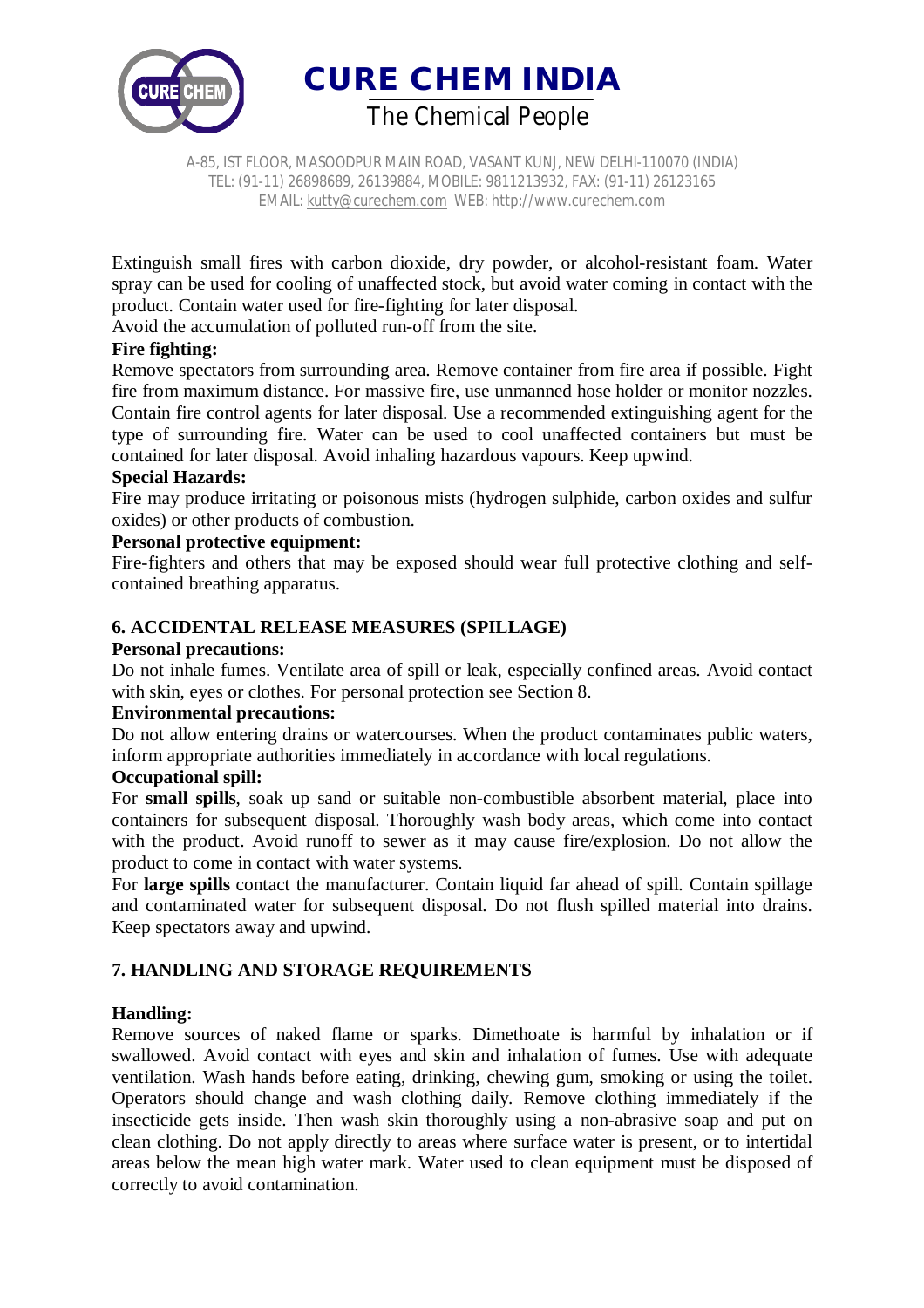

A-85, IST FLOOR, MASOODPUR MAIN ROAD, VASANT KUNJ, NEW DELHI-110070 (INDIA) TEL: (91-11) 26898689, 26139884, MOBILE: 9811213932, FAX: (91-11) 26123165 EMAIL: kutty@curechem.com WEB: http://www.curechem.com

### **Storage:**

Store in its original container in isolated, dry, cool (avoid temperatures above 400C) and well-ventilated area. Avoid cross contamination with other pesticides and fertilizers. Product hydrolysed rapidly in aqueous alkaline solutions.

Keep under lock and key out of reach of unauthorised persons, children and animals. Keep away from incompatible substances. Not to be stored next to foodstuffs and water supplies. Local regulations should be complied with.

## **8. EXPOSURE CONTROL / PERSONAL PROTECTION**

**Occupational exposure limits:** No occupational limits established by OSHA, ACGIH or NIOSH.

## **Engineering control measures:**

It is essential to provide adequate ventilation. Ensure that control systems are properly designed and maintained. .

Only spark –resistant equipment should be used. Comply with occupational safety, environmental, fire and other applicable regulations

## **PERSONAL PROTECTIVE EQUIPMENT:**

If engineering controls and work practices are not effective in controlling exposure to this material, then wear suitable personal equipment including approved respiratory protection.

### **Respirator:**

An approved full-face respirator suitable for protection from mists of pesticides is required. Limitations of respirator use specified by the approving agency and the manufacturer must be observed.

### **Clothing:**

Employee must wear appropriate protective (impervious) clothing and equipment to prevent skin contact with the substance.

### **Gloves:**

Employee must wear appropriate chemical resistant protective gloves to prevent contact with this substance.

### **Eye protection:**

Employee must wear splash-proof safety goggles and face-shield to prevent contact with this substance.

*Emergency eye wash*: Where there is any possibility that an employee's eyes may be exposed to this substance; the employer should provide an eye wash fountain or appropriate alternative within the immediate work area for emergency use.

## **9. PHYSICAL AND CHEMICAL PROPERTIES**

**Appearance**: Bluish liquid. **Flammability:** Flammable. **Ignition temperature:** 295<sup>0</sup>C. **Flash point:** 41 to  $44^{\circ}$ C. **Relative density:** 1.05 to 1.08 g/l at  $20^0C$ .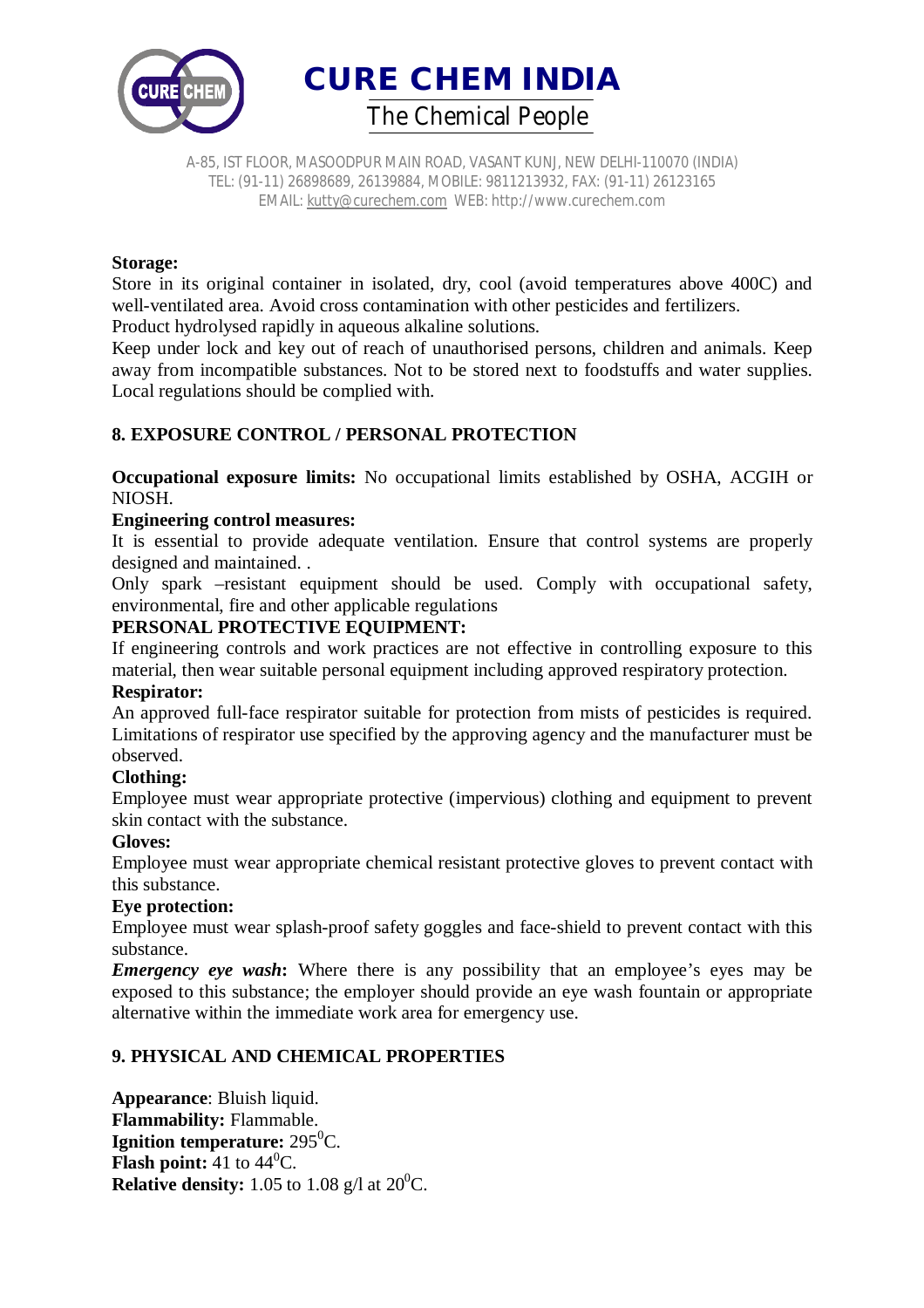

A-85, IST FLOOR, MASOODPUR MAIN ROAD, VASANT KUNJ, NEW DELHI-110070 (INDIA) TEL: (91-11) 26898689, 26139884, MOBILE: 9811213932, FAX: (91-11) 26123165 EMAIL: kutty@curechem.com WEB: http://www.curechem.com

**pH:** 0.1 %: 5.5 to 7.5

**Storage stability:** Stable for up to 2 years under normal warehouse and field conditions. **Solubility in water:** Not soluble; emulsifies in water.

**Solubility in organic solvents:** *(All solubility figures for technical material at 25oC)* Soluble in most organic solvents (e.g. alcohols, ketones, benzene, toluene, chloroform etc) **Partition-coefficient in n-octanol / water:**

Kow (log Pow) = 0.704*(data for active substance).*

# **10. STABILITY AND REACTIVITY**

### **Stability:**

The product is stable in aqueous media at pH 2 to 7. Product is decomposed by alkalis and heating.

## **Incompatibility:**

The product is compatible with most other common pesticides but incompatible with alkaline materials and with sulphur-based formulations.

Do not physically mix concentrate directly with other herbicides or pesticide concentrates; always dilute first.

### **Hazardous decomposition:**

Product undergoes decomposition at high temperatures. Avoid heating above ambient temperature. Toxic fumes (hydrogen sulphide, carbon oxides and sulphur oxides) may be released when the product decomposes on heating.

### **11. TOXICOLOGICAL INFORMATION**

**Acute oral LD50:** 387 mg/kg body weight in rats.

**Acute dermal LD50:** > 2000 mg/kg in rabbits.

**Acute inhalation LC50 (4 h) :** >1.6 mg/l air *(Data on the Active ingredient)*

**Acute skin irritation:** Non- irritant.

**Acute eye irritation:** Mild irritant for the eyes.

**Dermal sensitisation:** No information currently available

**Carcinogenicity:** Studies did not detect carcinogenic activity. No human information available.

**Teratogenicity / Reproductive hazard:** Studies did not detect any teratogenic effects. No human information available.

**Mutagenicity:** Studies indicated that mutagenic activity.

## **12. ECOLOGICAL INFORMATION**

### **ECOTOXICOLOGY:**

**Birds:** Toxic to birds. **Fish:** Toxic to fish. LC50 (96h): 6.2 mg/l (Rainbow trout) **Daphnia:** Toxic to daphnia.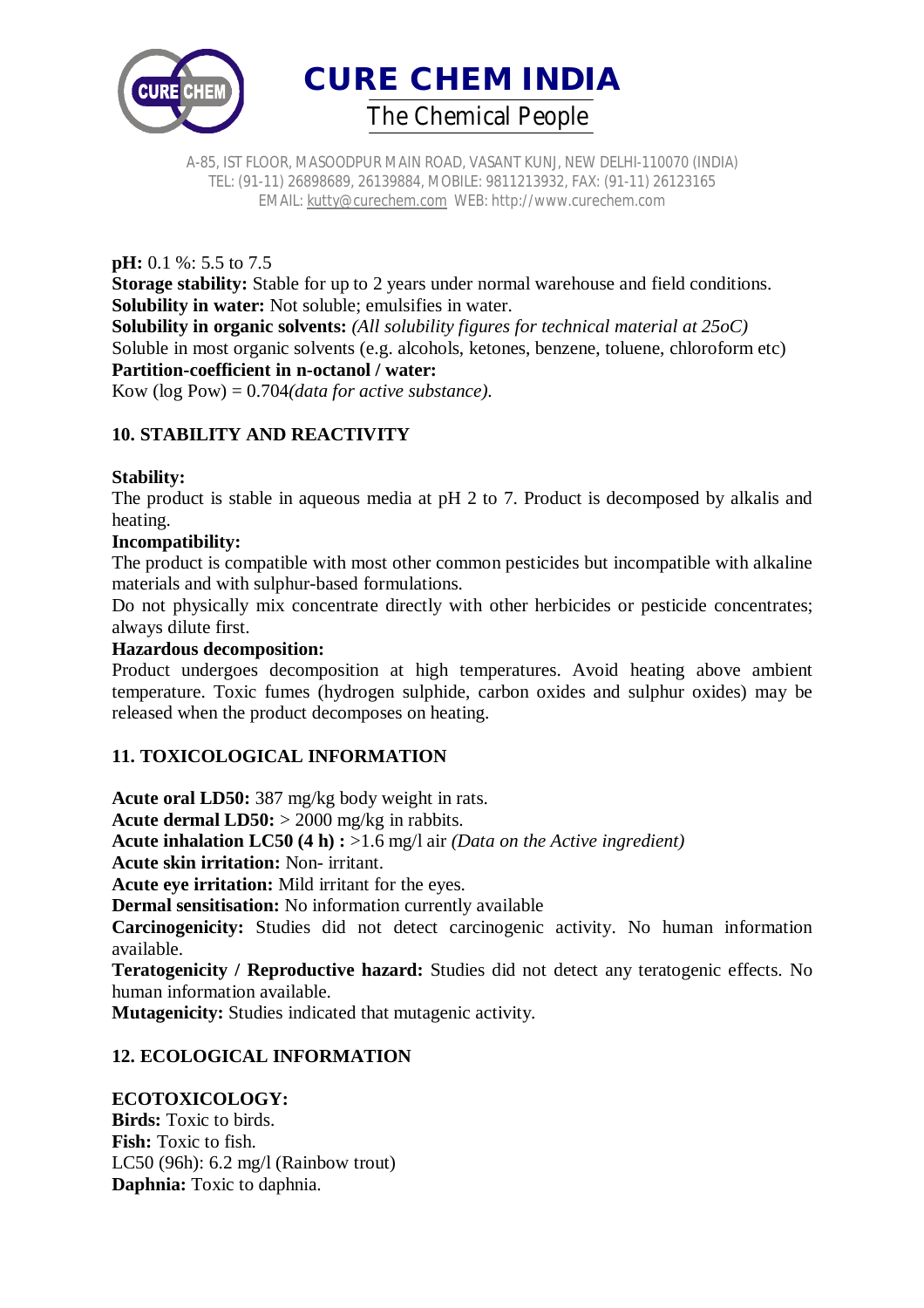

A-85, IST FLOOR, MASOODPUR MAIN ROAD, VASANT KUNJ, NEW DELHI-110070 (INDIA) TEL: (91-11) 26898689, 26139884, MOBILE: 9811213932, FAX: (91-11) 26123165 EMAIL: kutty@curechem.com WEB: http://www.curechem.com

LC50 (24h): 4.7 mg/l **Bees:** Toxic to bees. LC50 (oral and topical): 0.1 to 0.2 μg/l

## **Degradability:** *(Technical material)*

This product is an organophosphate insecticide that is widely applied to soil to control insect pests. The pathway of degradation in soil involves both chemical and microbial processes. Environmental factors can greatly influence the degradation rate in soil; the most important being moisture, pH, organic content, and pesticide formulation. Absorption and desorption constants have been shown to be a linear function of soil silt content Koc ranges from 16.25 (sandy loam) to 51.88 (sandy/loamy sand). This product in formulation can be classified as non-persistent.

DT50 aerobic: 2 to 4.1 days.

DT50 photolytic on soil surface: 7 to 16 days.

# **13. DISPOSAL CONSIDERATION**

## **Pesticide disposal:**

Contaminated absorbents, surplus product, etc., should be burned in a high-temperature incinerator ( $> 1000^{\circ}$ C) with effluent gas scrubbing. Never pour untreated waste or surplus products into public sewers or where there is any danger of run-off or seepage into water systems. Comply with local legislation applying to waste disposal.

### **Package product wastes:**

Emptied containers retain vapour and product residues. Observe all labelled safeguards until container is destroyed. Combustible containers should be disposed of in pesticide incinerators. Non-combustible containers must be **TRIPLE RINSED** with water and then be punctured and transported to a facility for recycling or disposal in approved landfill site. Comply with any local legislation applying to disposal.

## **14. TRANSPORT INFORMATION**

**UN NUMBER:** 3017 **ADR/RID:** Substance ID NR: 3017 Hazard ID NR: 63 Label:  $6.1 + 3$ Item no: 72 **AIR/IATA:** Proper shipping name: Organophosphorous pesticide, liquid, toxic, flammable (**Dimethoate**) Class: 6.1 Subsidiary Risk: 3 Hazard Label: Toxic & flammable liquid Packaging group: III Passenger aircraft: 611 (max 60 L) Y611 (2 L) Cargo aircraft: 618 (max 220 L)